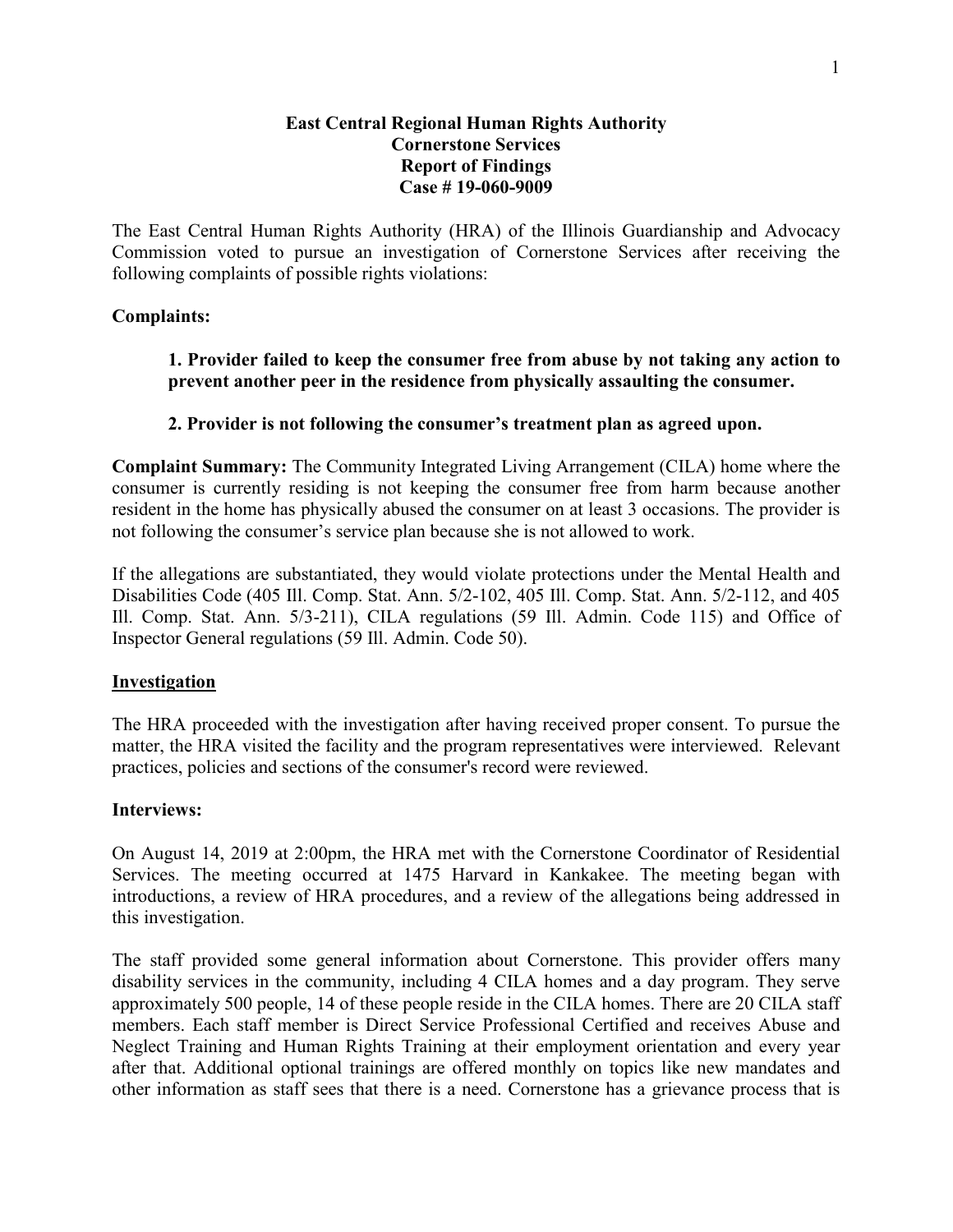provided to all consumers (and guardians) at admission. The provider also has an internal Human Rights Committee that meets weekly. There have been no grievances or committee reviews discussing the matters in these allegations.

Staff report that if anything "unusual" occurs in the home (ie harming others, self-harm, emergency services contacted, etc.) an incident report is completed instead of a case note. Guardians are notified of any unusual incidents unless the guardian has specified not to be notified for specific things.

Cornerstone utilizes the "Safety Care" model of behavior intervention. The Safety Care program is designed to prevent, minimize, and manage behavior challenges with dignity and safety. Staff reported that in most cases this means that each consumer has an extensive behavior plan designed to change behavior problems and limit the use of restrictions, like restraint use, unless necessary. Consumers are made aware of this behavior intervention model at admission and consumer-specific interventions are reviewed at the discovery meeting and during reviews.

Staff reported that the consumer has been residing in the CILA home for a couple of years. The consumer requires structure and routine and does very well in the home when things are predictable. The consumer has been involved in altercations since arriving at the CILA home, however, in all the incidents the consumer is the aggressor. The most serious altercation occurred on 2/4/19 when the consumer assaulted her housemate and they were separated but emergency services had to be contacted when the consumer attacked the housemate again. Staff reported that the staff in the home at the time of the altercation tried to redirect the consumer and stability holds were used but the consumer was not restrained. Staff stated that the incident quickly deescalated when emergency services were contacted. The guardian was notified of the incident and requested that the consumer be taken to the emergency department for a cut on her head. Staff believe that the consumer's glasses were pushed into the consumer's face during the struggle which broke the consumer's glasses and resulted in a cut. The consumer was treated and sent home and her glasses have been replaced. The guardian has stated that he/she does not want the consumer residing in the home anymore because the guardian wants the consumer to have more restrictions (less smoking, less accessibility to a telephone, and more use of restraints when the consumer is aggressive). In addition, the consumer's physician believes that the consumer would benefit from an increase in one of her medications to lessen the aggression, and the staff agreed but the guardian declined to consent.

Staff reported that the consumer has two service plan tasks. These tasks are to attend work at the day program and exercise. The consumer currently works at the day program and staff report that she enjoys work and likes having money and would like to work in the community. Staff have agreed to take the consumer on job site visits during this year, but the consumer currently requires supervision in the community making employment challenging.

## **Records Reviews:**

Cornerstone provided the HRA with the following records: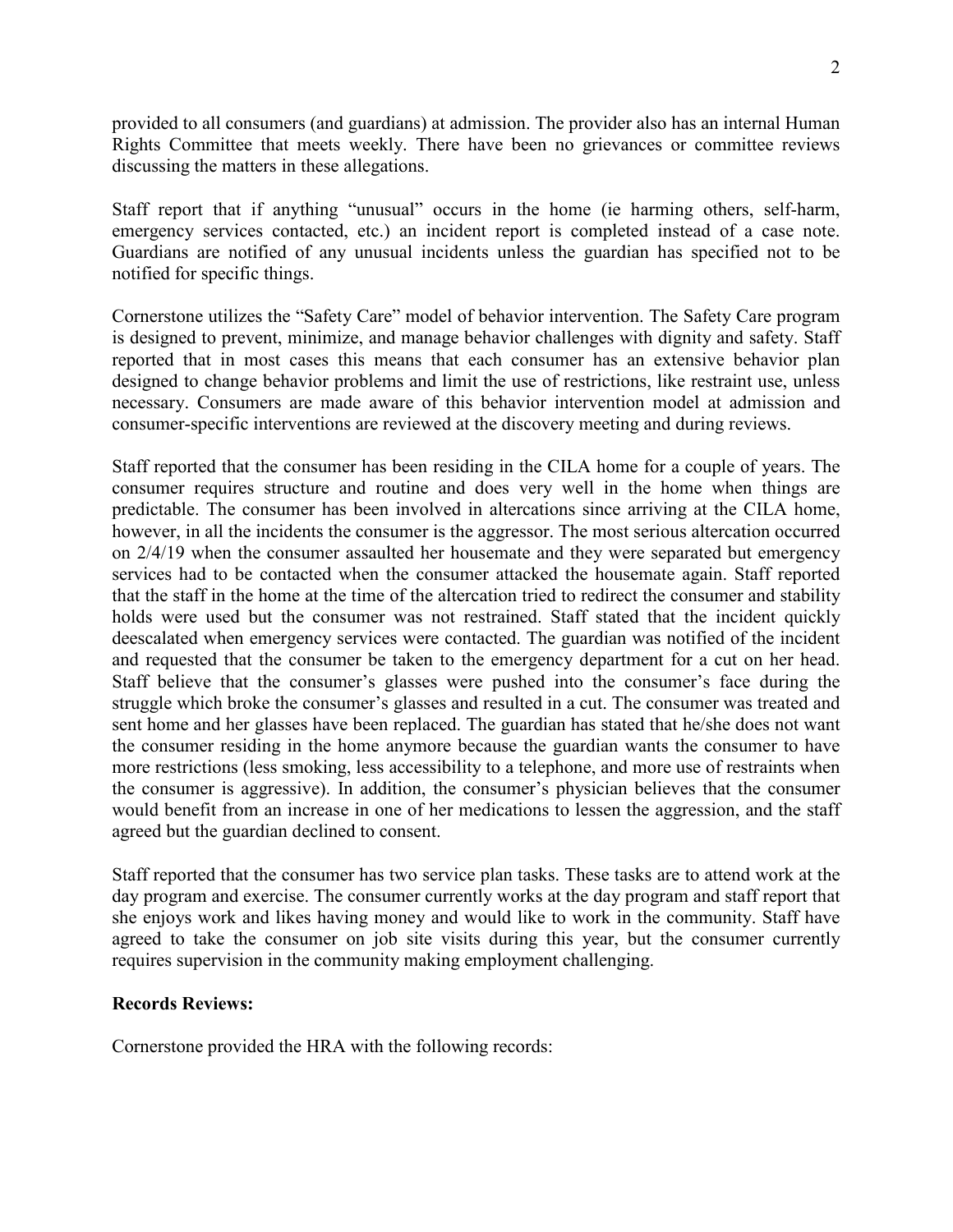The HRA was provided 27 incident reports from December 2018 until April 2019. In each of these incident reports the consumer was the aggressor. In some reports the consumer could be calmed down and redirected, but in others the police were called, and the consumer was sent to the emergency room. There is nothing in the incident reports or case documentation that confirms that the guardian was notified of the incidents (or why they were not).

Case notes from 12/1/18 to 3/15/19 were reviewed:

A 2/4/19 case note documents a fist fight between the consumers residing in the home. Documentation states that the consumer's glasses were broken, and the consumer was thrown to the ground and punched resulting in pain in the consumer's side and buttocks. The consumer contacted the guardian and the guardian contacted the staff and complained that the staff do not intervene in the physical altercations. The guardian also expressed concern that the consumer was not taken to the hospital for the pain, but the nurse assured the guardian that the consumer was given Tylenol.

2/5/19 medical documentation states that the consumer was seen at the doctor's office for "eye trauma". Diagnosis was "contusion of left orbit, contusion of coccyx, and abrasion without infection on face". The consumer was treated for the injury and discharged.

A 2/21/19 case note stated that the guardian called and spoke with Cornerstone Director of Quality Enhancements and Compliance. The guardian expressed concern that the consumer could get injured during physical altercations and that the guardian wants the staff to physically intervene and restrain the consumer during altercations. The director reiterated that staff only intervene in situations that are life threatening and that staff will not be restraining the consumer at this location.

A 2/25/19 psychiatric note states that the medication was scheduled for increase to assist in behaviors, however, the guardian refused to consent.

An implementation strategy for the consumer dated 2/8/19 has the following outcomes: Work (touring new employment and continuing to work hard where she is to gain/maintain employment in a workshop setting) and Exercise (participation in sports and other exercise that consumer enjoys). The consumer's behavior guidelines include things the consumer enjoys, possible triggers, proactive procedures for boundaries, expectations, and redirection. Targeted behaviors are broken down into physical aggression, elopement, requesting rules be changed, verbal aggression, going to multiple people with the same issue, false allegations, inappropriate touching, and psychiatric symptoms. Each of these targeted behaviors is followed by directions for staff on how to address the behaviors. The plan for physical aggression is to move the other consumers to another area, not talk to the consumer during the incident, and then if the consumer is unable to calm down, they will follow the "Safety Care" procedures. In addition, the plan discusses "Reactive procedures" that outline some of the signs that the consumer displays when becoming agitated and how to address those, for example staff are advised not to tell the consumer that the consumer is "wrong" when she is agitated as this is not the moment for "teaching". This plan has a signature page signed by the guardian on 2/28/19.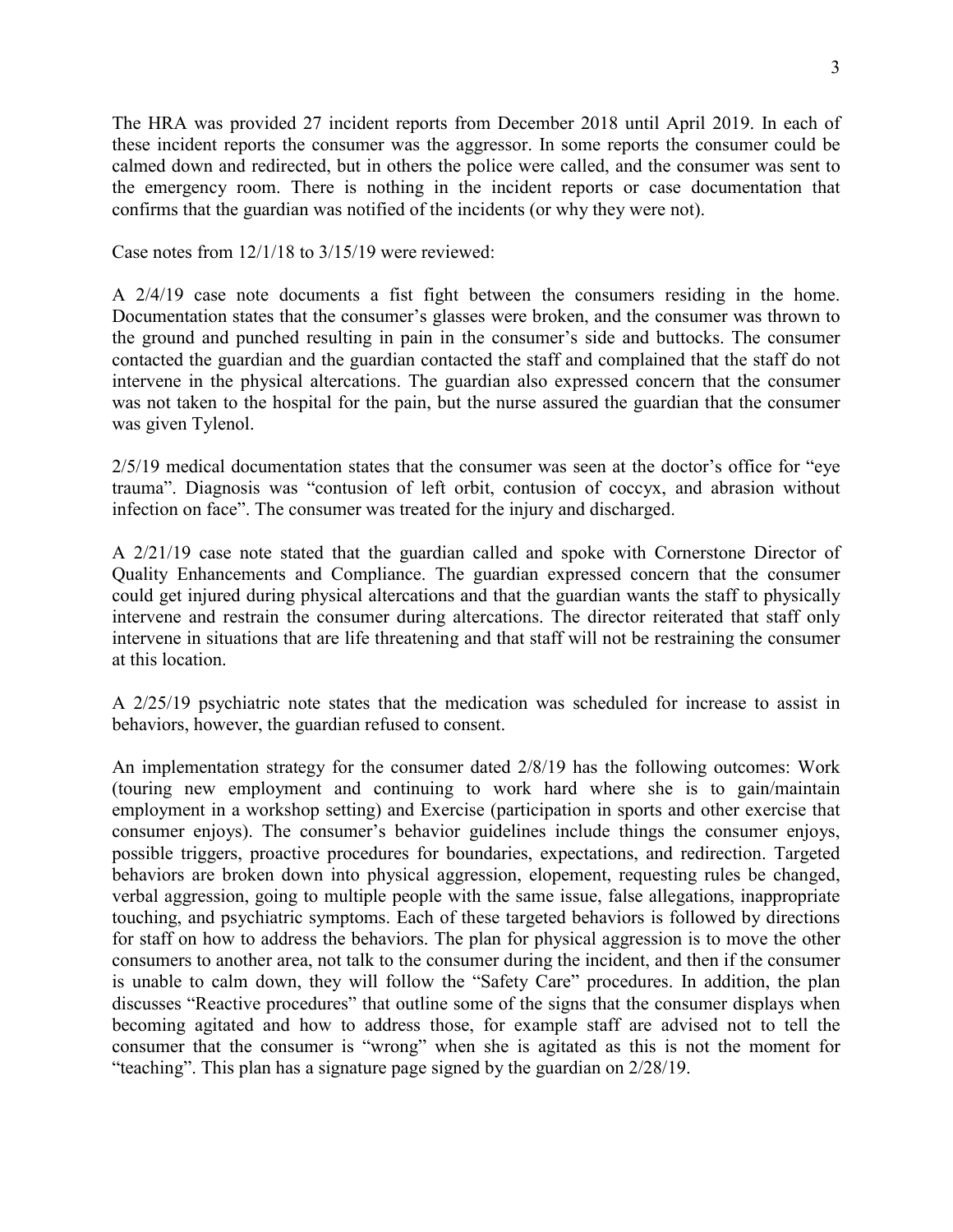The Support Services Team (SST) Action plan states that the consumer was referred for physical and verbal aggression. The recommendations include Skills Acquisition using therapy to learn new skills for emotional regulation, Staff/Family training to increase the effectiveness and consistency of the support the consumer receives, Environmental Modifications to include clear and consistent boundaries and routines, and Team Communication to help the SST develop and revise interventions as needed.

The DHS Medicaid Home and Community-Based Services DD Waiver Rights of Individuals Form was signed by the guardian on 2/20/19. This form outlines that the consumer and guardian have the right to express a grievance and lists the agencies in Illinois that are available if they need assistance. In addition, the Client Grievance Procedure can be found in the Residential Client Handbook.

# **Policy Reviews:**

Cornerstone provided the HRA with the following policies:

An Emergency Behavioral Intervention Policy states that the provider will use "the most positive and least restrictive interventions necessary to assist an individual in de-escalating." The policy also documents that "The use of seclusion and/or restraint by Cornerstone Services Staff is Prohibited" and "If physical intervention is required to keep the person and others safe, these procedures may only be implemented by staff that have completed training in the agencyapproved crisis intervention procedures."

A Restrictive Procedures Policy states that restraint (direct restriction through mechanical means or personal force) is prohibited. The policy specifies that in the event of an emergency the staff should call 911.

## **Conclusions**

# **1. Provider failed to keep the consumer free from abuse by not taking any action to prevent another peer in the residence from physically assaulting the consumer.**

The Mental Health and Developmental Disabilities Code (405 ILCS 5/2-112) states "Every recipient of services in a mental health or developmental disability facility shall be free from abuse and neglect." The Code (405 ILCS 5/3-211) also states "When an investigation of a report of suspected abuse of a recipient of services indicates, based upon credible evidence, that another recipient of services in a mental health or developmental disability facility is the perpetrator of the abuse, the condition of the recipient suspected of being the perpetrator shall be immediately evaluated to determine the most suitable therapy and placement, considering the safety of that recipient as well as the safety of other recipients of services and employees of the facility." The Illinois Administrative Code (59 Ill. Admin. Code, § 50.10) states the definition of neglect is "An employee's, agency's or facility's failure to provide adequate medical care, personal care or maintenance, and that, as a consequence, causes an individual pain, injury or emotional distress, results in either an individual's maladaptive behavior or the deterioration of an individual's physical condition or mental condition, or places an individual's health or safety at substantial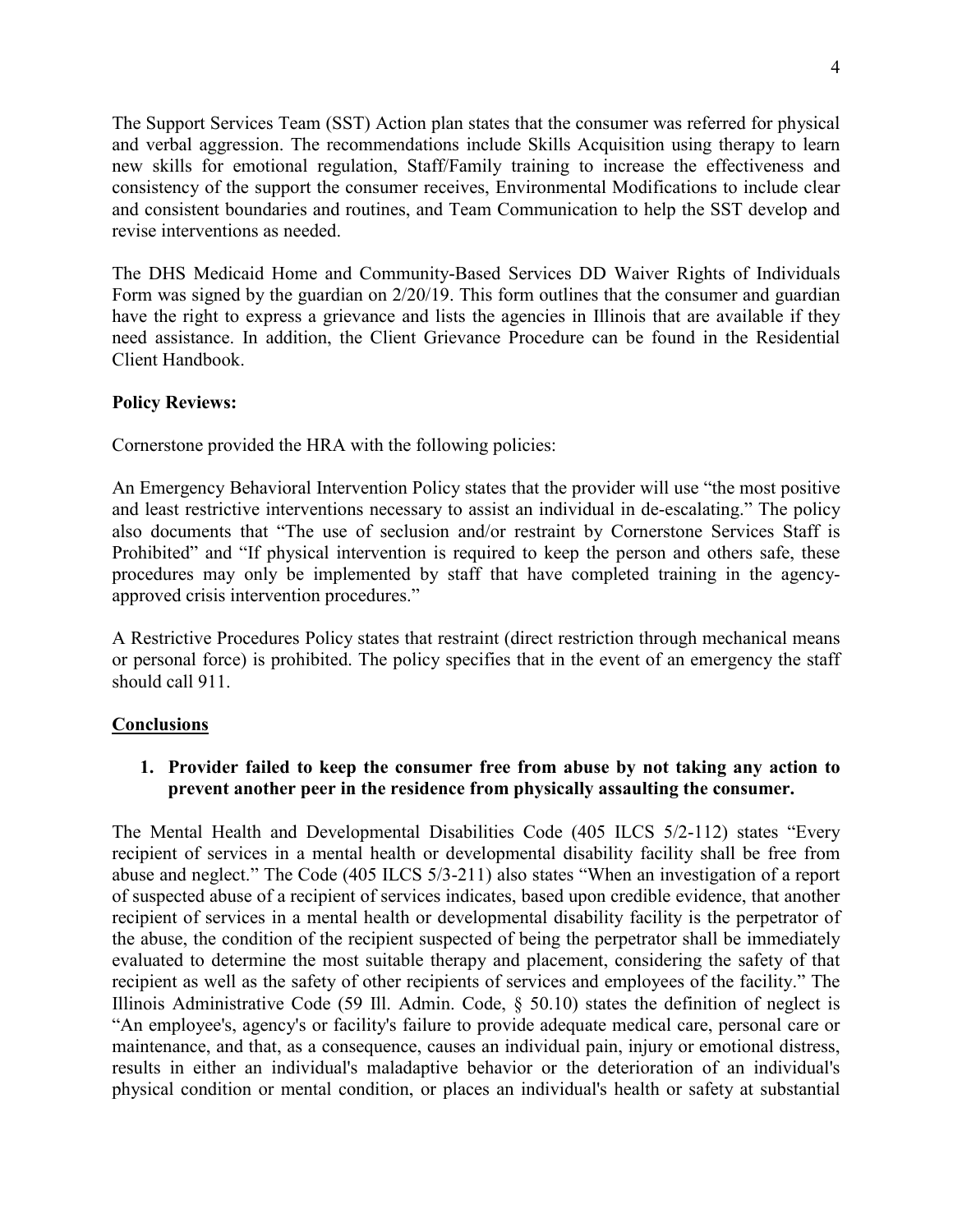risk of possible injury, harm or death." Additionally, 50.20 states "If an employee witnesses, is told of, or suspects an incident of physical abuse, sexual abuse, mental abuse, financial exploitation, neglect or a death has occurred, the employee, community agency or facility shall report the allegation to the OIG hotline according to the community agency's or facility's procedures. The employee, community agency or facility shall report the allegation immediately, but no later than the time frames specified in subsections (a)(2) and (3)." The Illinois Administrative Code (59 Ill. Admin. Code, § 115.220) states "A CST member who is a QMRP or a QMHP shall be designated for each individual and shall: 1) Convene the CST as required by Section 115.230 to revise the services plan as part of the interdisciplinary process; 2) Assure that the services specified in the services plan are being provided; 3) Assure the participation of team members and necessary non-team member professionals; 4) Assure and document in the individual's record, at least quarterly, that the individual's residence meets environmental standards as specified in Subpart C of this Part; 5) Identify and address gaps in the service provision; 6) Monitor the individual's status in relation to the services plan; 7) Advocate for the individual's rights and services; 8) Facilitate individual linkage and transfer; 9) Provide for a written record of team meetings within 30 days after each team meeting; 10) Assure that information specified by the services plan is included in the individual's record; 11) Initiate and coordinate the interdisciplinary process as often as specified in the services plan or when required by problems or changes; 12) Assure availability of a written services plan to all team members; and 13) Work with the individual and parent(s) and/or guardian to convene special meetings of the CST when there are issues that need to be addressed as brought to the attention of the team by the individual, parent(s) and/or guardian." 115.230 states "m) At least monthly, the QMRP and QMHP shall review the services plan and shall document in the individual's record that: 1) Services are being implemented; 2) Services identified in the services plan continue to meet the individual's needs or require modification or change to better meet the individual's needs; and 3) Actions are recommended when needed."

Cornerstone staff confirmed that the consumer was not the victim of abuse, but rather the perpetrator. The consumer's service plan indicates that the consumer needs behavior interventions. A Support Services Team Action Plan was put into place. The behavior plan is specific and outlines the consumer's positive qualities, targeted behaviors, and multiple interventions, including Safety Care procedures. There is documentation that the guardian requested that more restrictive restraints be used during altercations (and at other times), however, staff stated that the use of restraints is against the agency policy. Cornerstone provided the HRA with the policies and handbooks (with signatures) that support that restraint is not used at their facilities and that the guardian was aware of these policies at admission.

Based on the findings above that the recipient was the perpetrator versus the victim of peer aggression the East Central Human Rights Authority finds the complaint **unsubstantiated.** However, the HRA is concerned about the extent to which evaluations and assistance were provided per 405 ILCS 5/3-211 when the resident's behaviors continued. The provider is responsible for ensuring that the residents are safe and that proper treatment planning is being conducted and documented (Ill. Admin. Code tit. 59, § 115.220 and 115.230). The HRA suggests that thorough evaluations, treatment team reviews, and additional resources be pursued when a resident is the perpetrator of abuse. Ongoing peer altercations without any action on the part of the provider is neglect (405 Ill. Admin. Code tit. 59, § 50.10) and requires reporting (50.20). The